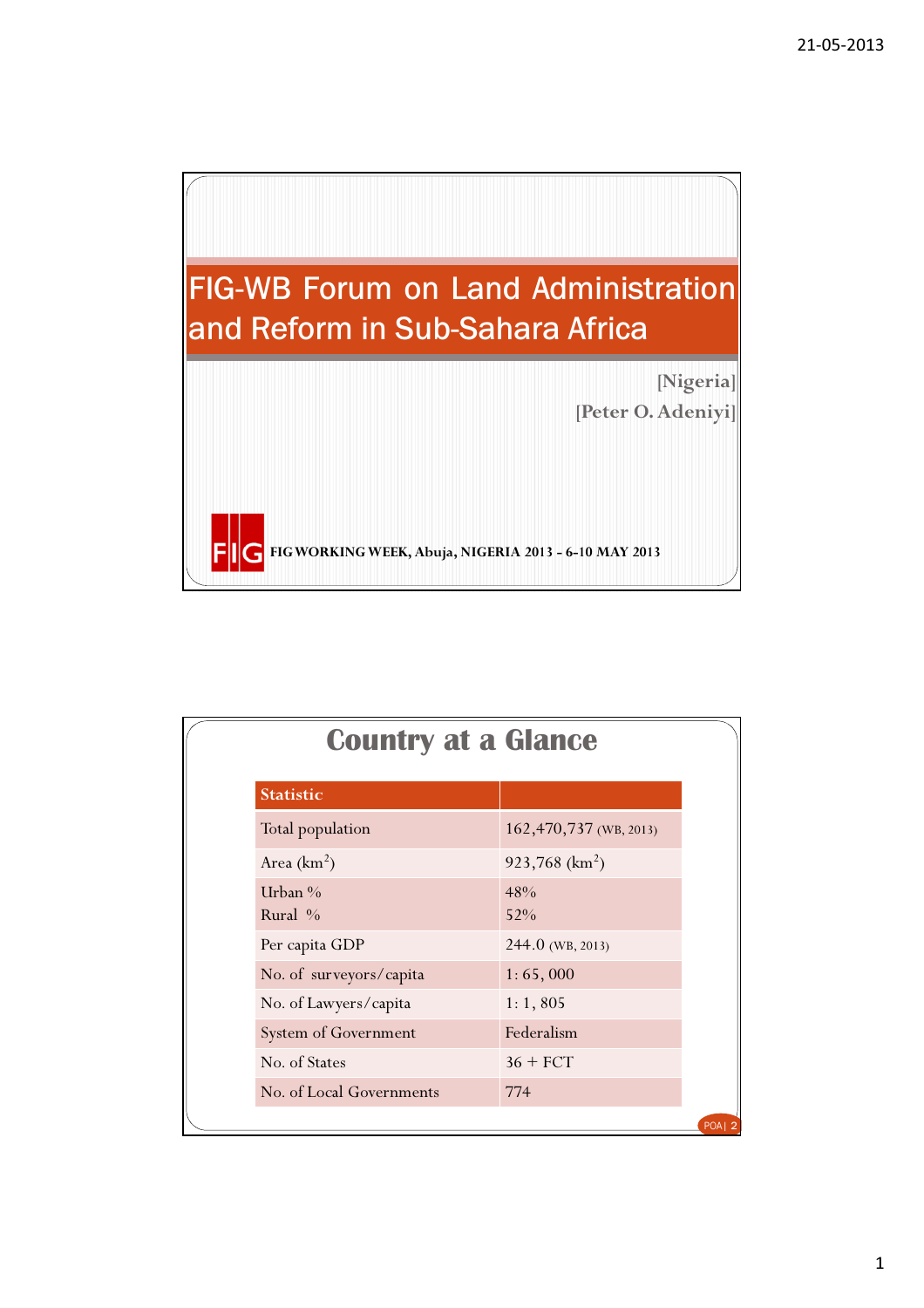## Country Land Initiative

- [High Level Objective]
	- PTCLR'sTerms of Reference:
		- To collaborate and provide technical assistance to States and Local Governments to undertake land cadastral nationwide;
		- To determine individuals' "possessory" rights using best practices and most appropriate technology to determine the process of identification of locations and registration of title holdings;
		- To ensure that land cadastral boundaries and title holdings are demarcated in such a way that community, hamlet, village, village area, town, etc, will be recognizable;
		- To encourage and assist States and Local Governments to establish an arbitration mechanism for land ownership conflict resolution;
		- To make recommendations for the establishment of a National Depository for Land Title Holdings and Records in all States of the Federation and the Federal Capital Territory;
		- To make recommendations for the establishment of a mechanism for land valuation in both urban and rural areas in all parts of the Federation; and
		- development resulting from optimal use of land in various economic engagements POA| 3 To make any other recommendations that will ensure effective, simplified, sustained and successful land administration in Nigeria.National economic growth and

| <b>Country Land Initiative</b>                                                                                                                                               |
|------------------------------------------------------------------------------------------------------------------------------------------------------------------------------|
| • [High Level Objective (Cont'd)]                                                                                                                                            |
| • National economic growth and development resulting from optimal use of land in<br>various economic engagements                                                             |
| • Guaranteed land tenure security and possessory rights for all land owners and<br>occupiers                                                                                 |
| · Economic empowerment of individuals through the use of their certificate of<br>occupancy as credit collateral to promote their economic ventures                           |
| Improved efficiency of land administration                                                                                                                                   |
| . Reduction in the cost of land transactions, and by extension, reduction in the cost of<br>housing                                                                          |
| . Reduction or elimination of fraud and other risks in land transactions due to<br>transparent processes and procedures                                                      |
| • Effective and early resolution of land disputes                                                                                                                            |
| • Direct and easy access to reliable, complete and up to date land information                                                                                               |
| • [Implementing Agency/ies]                                                                                                                                                  |
| • Presidential Technical Committee on Land Reform (PTCLR) in collaboration with<br>Federal Ministry of Lands, Housing and Urban Development, States and Local<br>Governments |
| • [Donors]                                                                                                                                                                   |
| • World Bank, GEMS 3 of DFID, FAO and IFPRI<br><b>POA1</b>                                                                                                                   |
|                                                                                                                                                                              |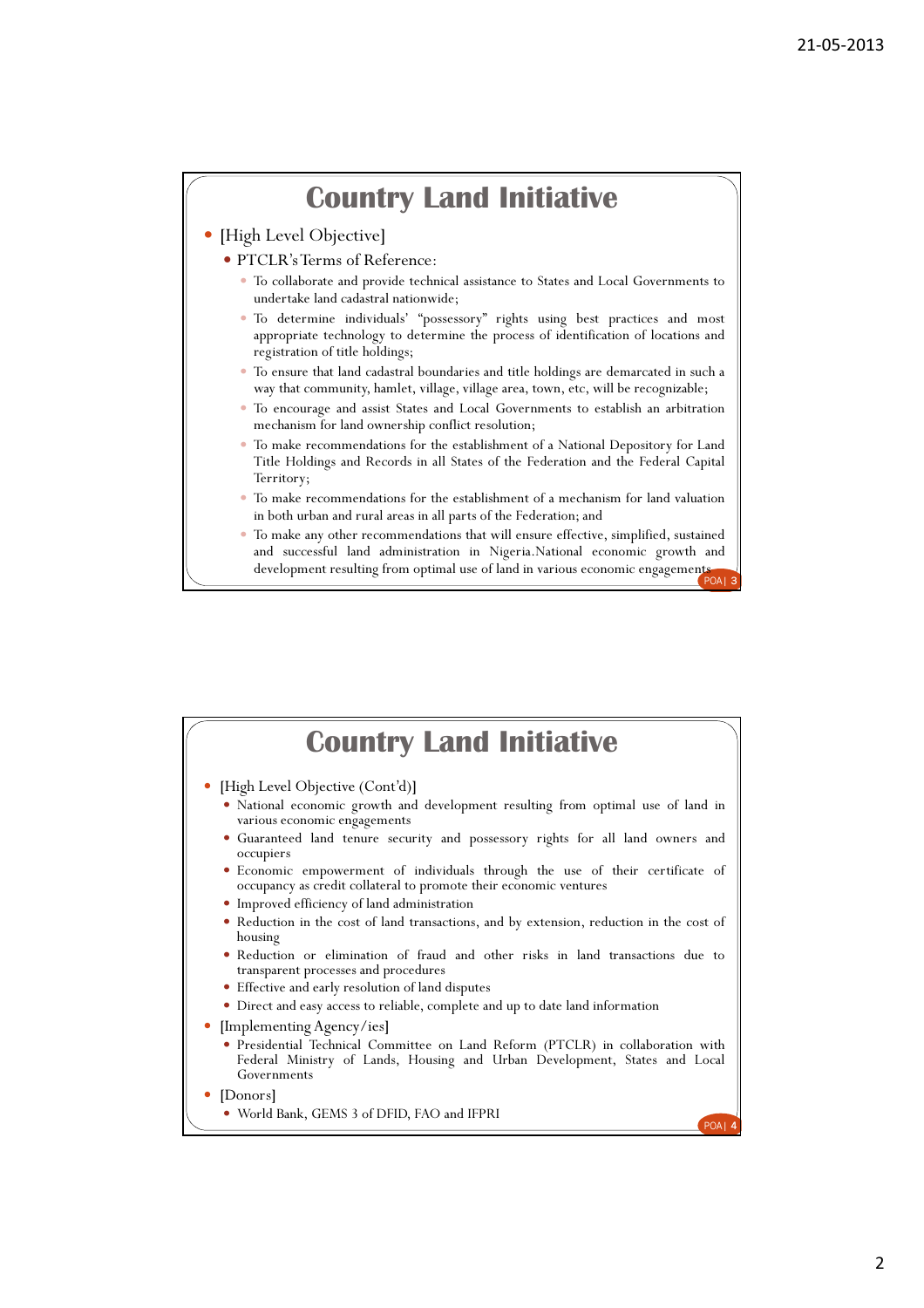

| <b>Land Tenure Typology</b> |                                   |                                                                            |  |  |
|-----------------------------|-----------------------------------|----------------------------------------------------------------------------|--|--|
| <b>Tenure</b>               | Area                              | & Legal recognition<br>and                                                 |  |  |
|                             | Population                        | characteristics                                                            |  |  |
| a) Private                  | Area: It is Legal recognition:    |                                                                            |  |  |
|                             |                                   | Landholding estimated to be It is recognized both by<br>the                |  |  |
| $\bullet$ Family            |                                   | about $70-75\%$ of customary and statutory<br>laws                         |  |  |
| • Individual                |                                   | area of Nigeria (i.e. especially the Land Use Act, 1978                    |  |  |
| • Customar                  | $644,638 - 692,826$               |                                                                            |  |  |
| y tenancy                   | $km^2$ )                          | Registration/recording:                                                    |  |  |
|                             |                                   | Very few and mostly in the urban                                           |  |  |
|                             | Population:                       | $75$ areas.                                                                |  |  |
|                             | 80% of total                      |                                                                            |  |  |
|                             | population (i.e. Transferability: |                                                                            |  |  |
|                             |                                   | about $105 - 112$ Transfer of individual land<br>$\overline{\textbf{1}}$ s |  |  |
|                             | million)                          | relatively simple but those of family                                      |  |  |
|                             |                                   | and customary land are complex.                                            |  |  |
|                             |                                   |                                                                            |  |  |
|                             |                                   | POA 6                                                                      |  |  |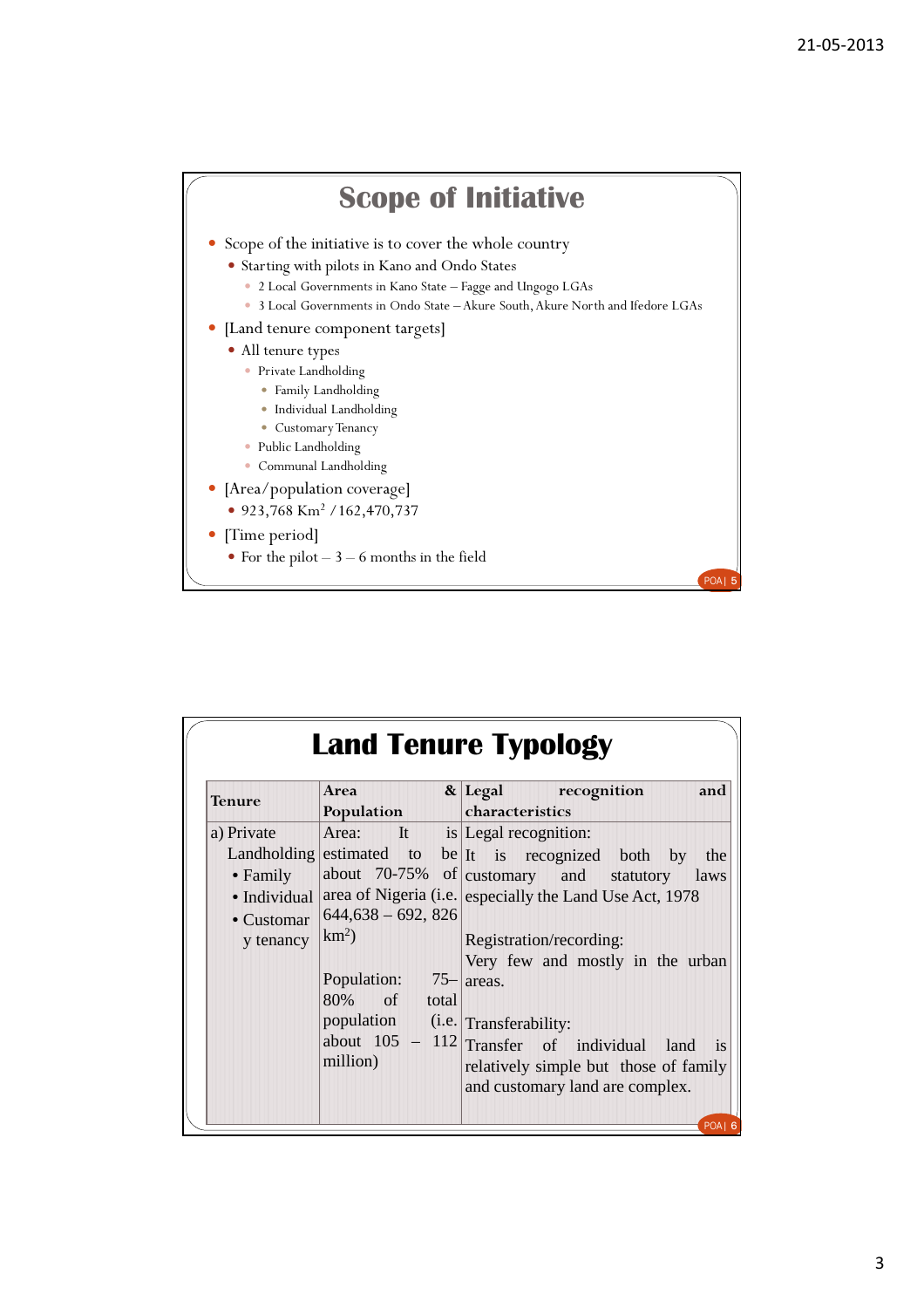| <b>Tenure</b><br>Legal recognition and characteristics<br>Area & Population<br>b)Public/State<br>Area:<br>estimated to<br>be   Legal recognition:<br>between 15 and 20% of the<br>Landholding<br>This land tenure type is recognized by: the following laws:<br>area of Nigeria (i.e. 138,<br><sup>•</sup> Land Use Act<br>$565 - 184,754 \text{ km}^2$<br>Government<br>Population: ranges from 10<br>state rivers in the Federal Government<br>$-15\%$ (i.e. $14 - 21$ million)<br><b>*Public Lands Acquisition Miscellaneous (Provisions) Act</b><br>•Federal Capital Territory Act<br>Registration/recording:<br>Federal Land Registry and recorded in the gazettes.<br>also recorded in the gazettes.<br>registered nor recorded. |  | <b>Land Tenure Typology (Cont'd)</b>                                                                                                                                                                                                                                                                                                                                                                                                                                                                                                                        |
|----------------------------------------------------------------------------------------------------------------------------------------------------------------------------------------------------------------------------------------------------------------------------------------------------------------------------------------------------------------------------------------------------------------------------------------------------------------------------------------------------------------------------------------------------------------------------------------------------------------------------------------------------------------------------------------------------------------------------------------|--|-------------------------------------------------------------------------------------------------------------------------------------------------------------------------------------------------------------------------------------------------------------------------------------------------------------------------------------------------------------------------------------------------------------------------------------------------------------------------------------------------------------------------------------------------------------|
|                                                                                                                                                                                                                                                                                                                                                                                                                                                                                                                                                                                                                                                                                                                                        |  |                                                                                                                                                                                                                                                                                                                                                                                                                                                                                                                                                             |
|                                                                                                                                                                                                                                                                                                                                                                                                                                                                                                                                                                                                                                                                                                                                        |  | *Minerals and Mining Act which vests all lands with mineral<br>resources and land used for quarry activities in the Federal<br>.Water Resources Act also vests all water front land along inter-<br>.Land acquired by the Federal Government are registered in the<br>.Lands acquired by the State and Local Governments are<br>normally registered in the respective State Land Registries and<br>. Lands donated to all tiers of government are usually neither<br>Transferability:<br>Public land are transferable through public auction or the sale of |

|               |                                          | Land Tenure Typology (Cont'd)                                        |
|---------------|------------------------------------------|----------------------------------------------------------------------|
| <b>Tenure</b> | Area & Population                        | Legal recognition and characteristics                                |
| c) Communal   | Area: Estimated to be Legal recognition: |                                                                      |
| Landholding   |                                          | about 10% of the area of Recognized under the LUA $(S.36(2))$<br>and |
|               | Nigeria                                  | (i.e. Customary law                                                  |
|               | $92,377km^2$                             |                                                                      |
|               |                                          | Registration/recording:                                              |
|               |                                          | They are registrable but most of them are not                        |
|               |                                          | registered.                                                          |
|               | Population: About 5%                     |                                                                      |
|               | (i.e 7 million)                          | Transferability:                                                     |
|               |                                          | Although the LUA recognizes its existence under                      |
|               |                                          | S.36 (2), S.36 (6) prohibits and criminalizes its                    |
|               |                                          | alienation without due process.                                      |
|               |                                          |                                                                      |
|               |                                          |                                                                      |
|               | [Country: Reform Initiative]             | POAI <sub>8</sub>                                                    |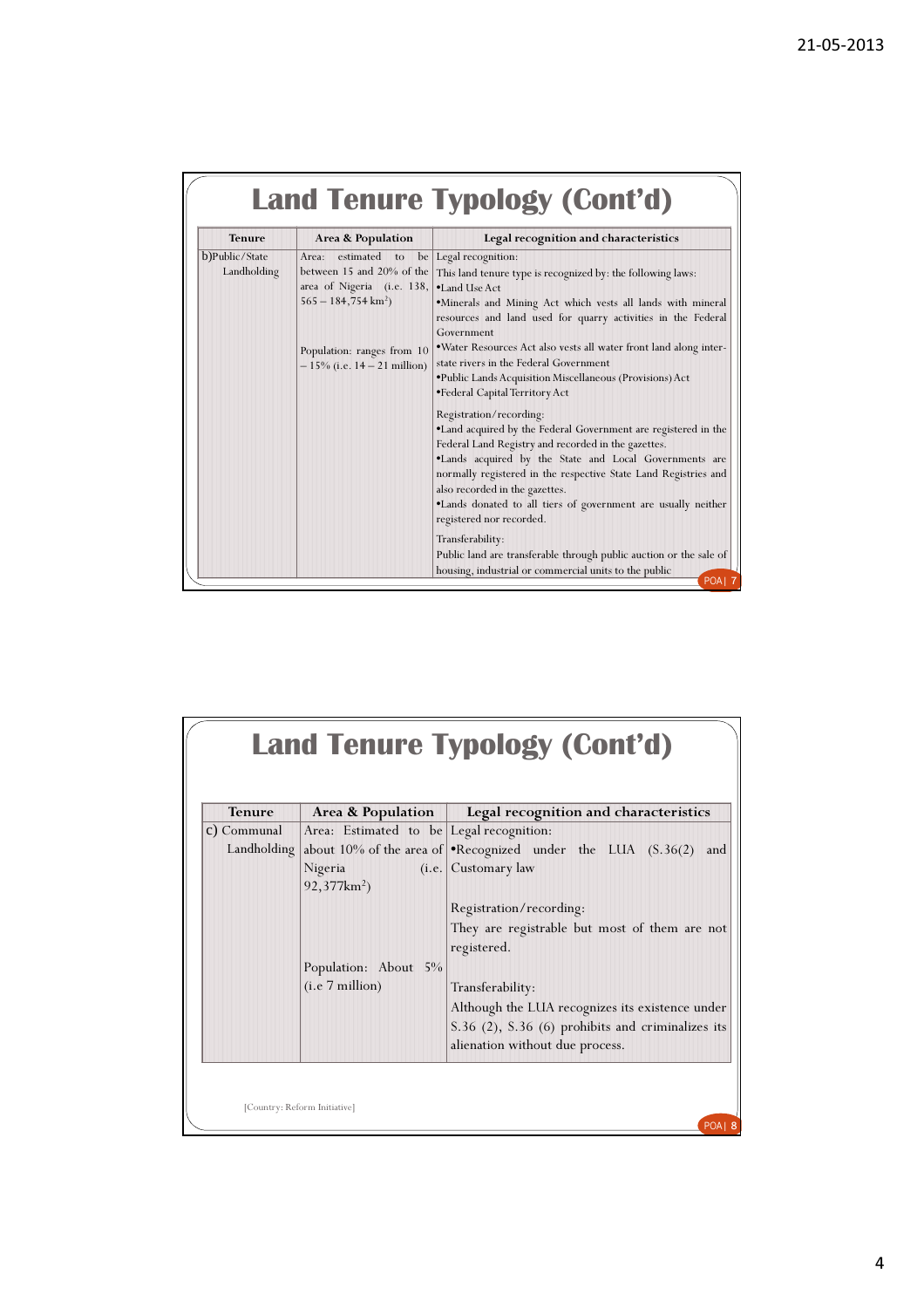

| <b>Spatial Framework (Cont'd)</b><br><b>Prior to intervention</b> |                               |                                            |                                                     |               |                                                              |
|-------------------------------------------------------------------|-------------------------------|--------------------------------------------|-----------------------------------------------------|---------------|--------------------------------------------------------------|
|                                                                   |                               |                                            | Status of Topographical Mapping Projects in Nigeria |               |                                                              |
| <b>MAPPING</b><br>PROJECTS                                        | <b>YEAR</b><br><b>STARTED</b> | NO. OF<br><b>SHEETS</b><br><b>COVERING</b> | NO. OF SHEETS<br><b>PUBLISHED</b>                   | 咒<br>COVERAGE | <b>REVISION</b>                                              |
| 1:500.000<br>(old Series)                                         | 1952                          | 16                                         | 16                                                  | 100           | 10 sheets<br>revised up to<br>1960 & 6<br>revised to<br>1965 |
| 1:500.000<br>(New Series)                                         | 1960                          | 33                                         | 10                                                  | 30.3          |                                                              |
| 1:250,000                                                         | 1957                          | 100                                        | 70<br>(24 planimetric)                              | 70            | 1 (Wam)<br>sheet revised<br>in 1983<br>18 sheets             |
| 1:100,000<br>1.125.000                                            | 1938/<br>1910                 | 329                                        | 270<br>(93 planimetric)                             | 82.1          | revised once.<br>1 sheet 3<br>times and 1<br>sheet four      |
| 1:50.000                                                          | 1946                          | 1.372                                      | 1.122<br>(300 planimetric)                          | 81.8          | times                                                        |
| 1:25.000                                                          | 1972                          | c.5.117                                    | 196                                                 | 03.83         |                                                              |

5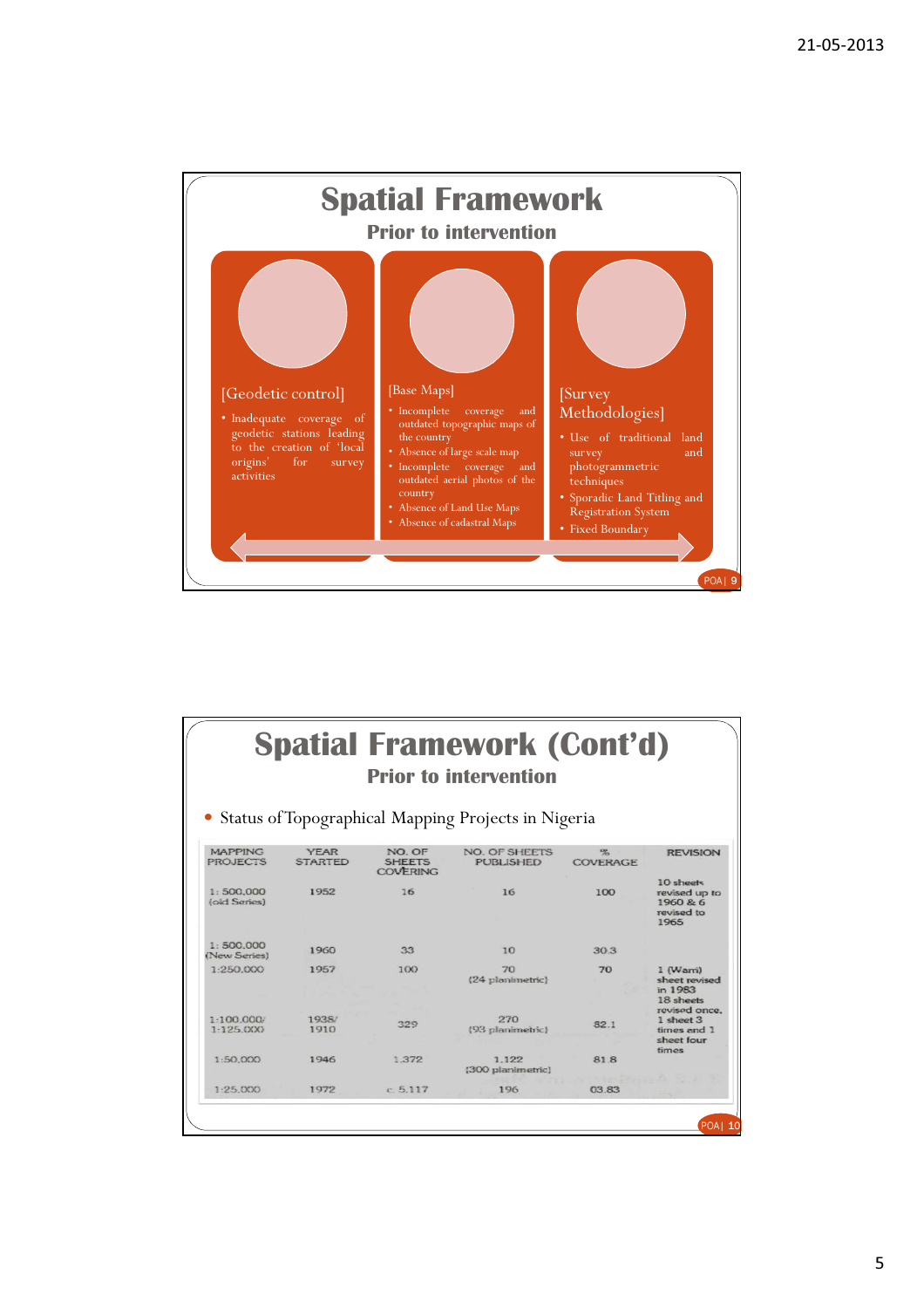

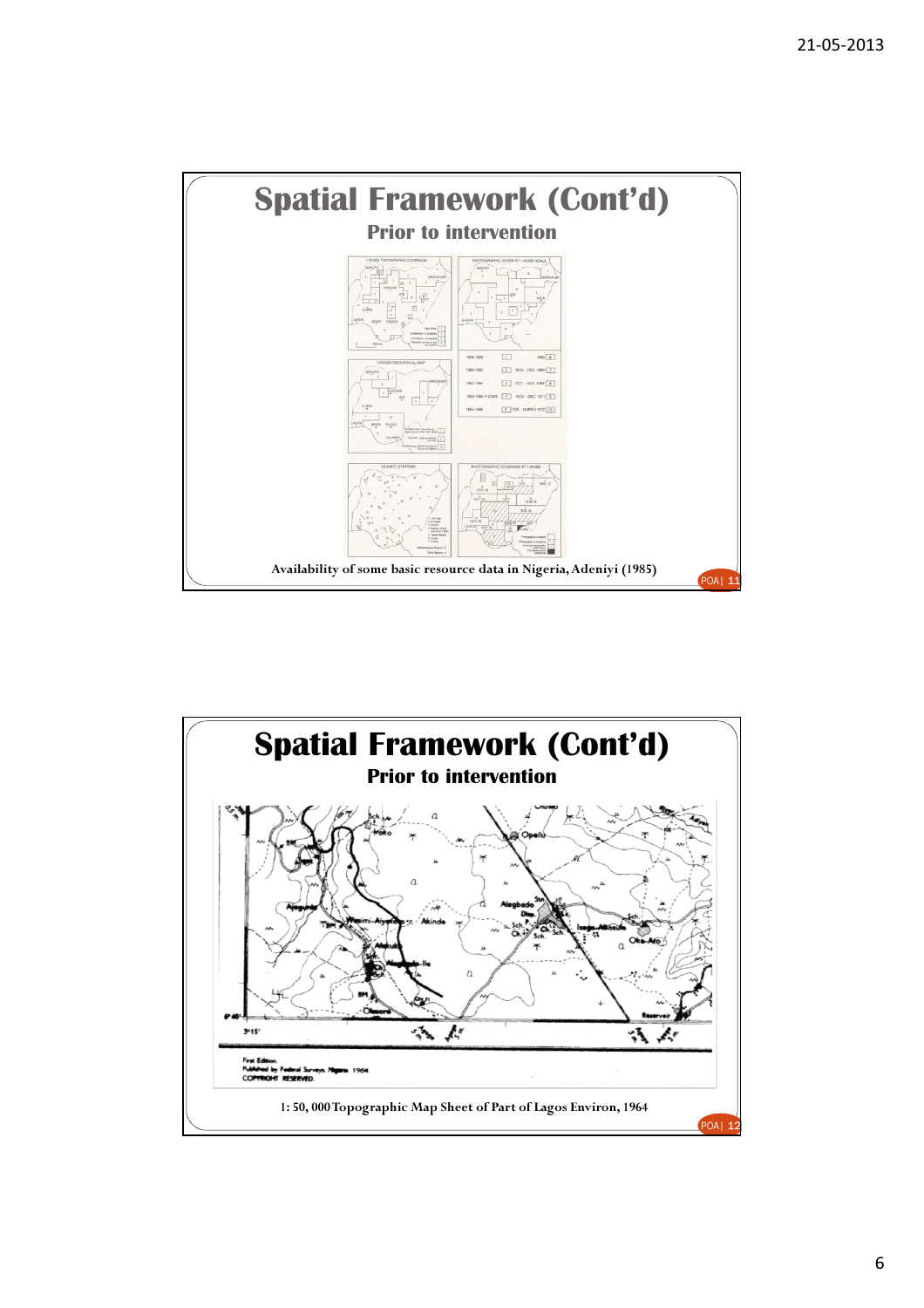

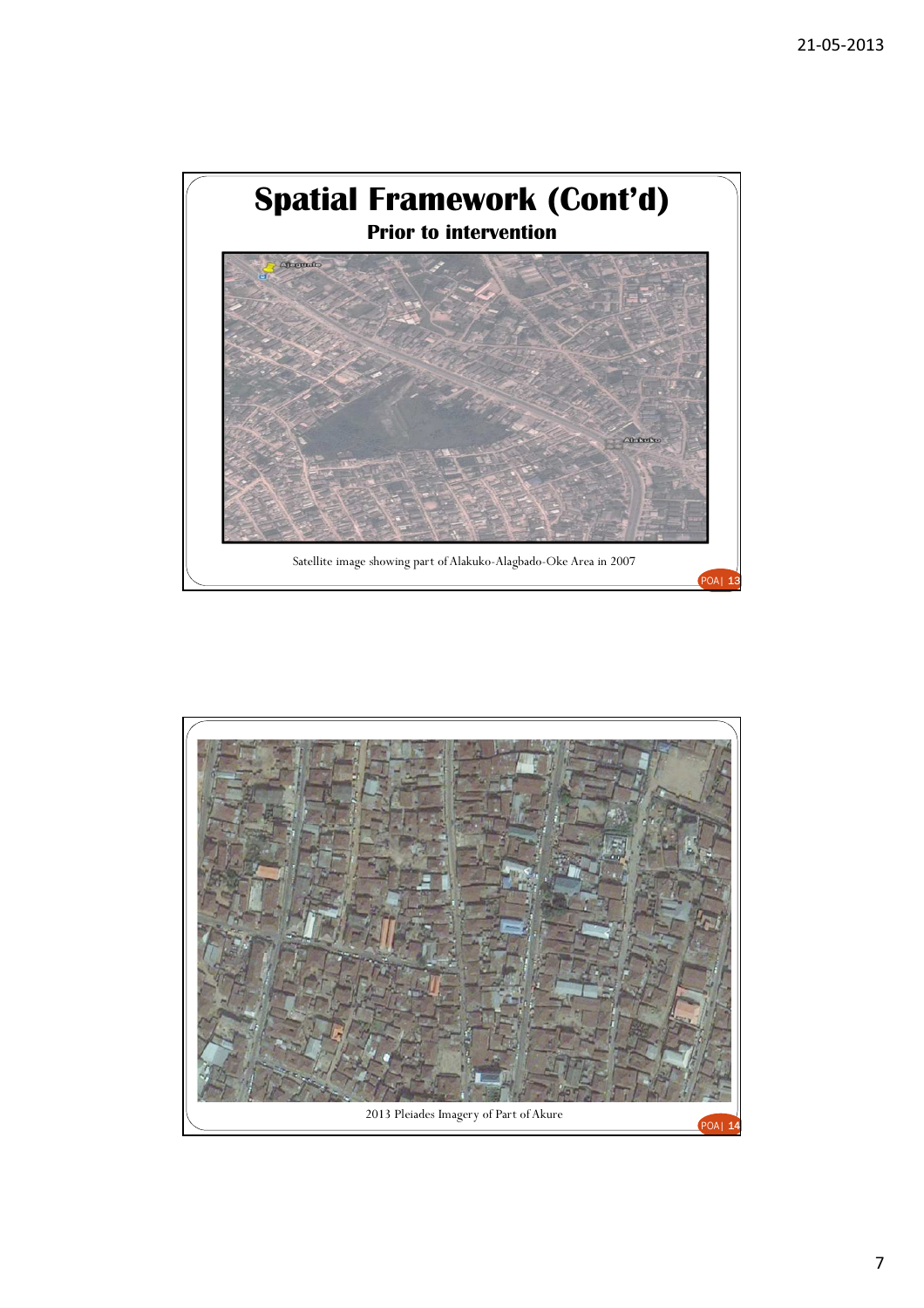

## Spatial Framework Legal Basis

- [What legal, regulatory, or decree supports the basis for the spatial framework]
	- The Land Use Act (LUA) (1978) which provides that parcel boundaries must be defined by beacons or other landmarks (in the case of statutory rights of occupancy) and by sketches or diagrams or other sufficient descriptions (in the case of customary rights of occupancy).
	- The necessary regulations for the adoption of SLTR have been drafted through a participatory method and are being prepared for submission to the National Council of States (NCS) through the National Economic Council (NEC).
- What is required for secure tenure/registration?
	- Existence of legal and regulatory framework
	- Transparent processes; and
	- Citizens' participation

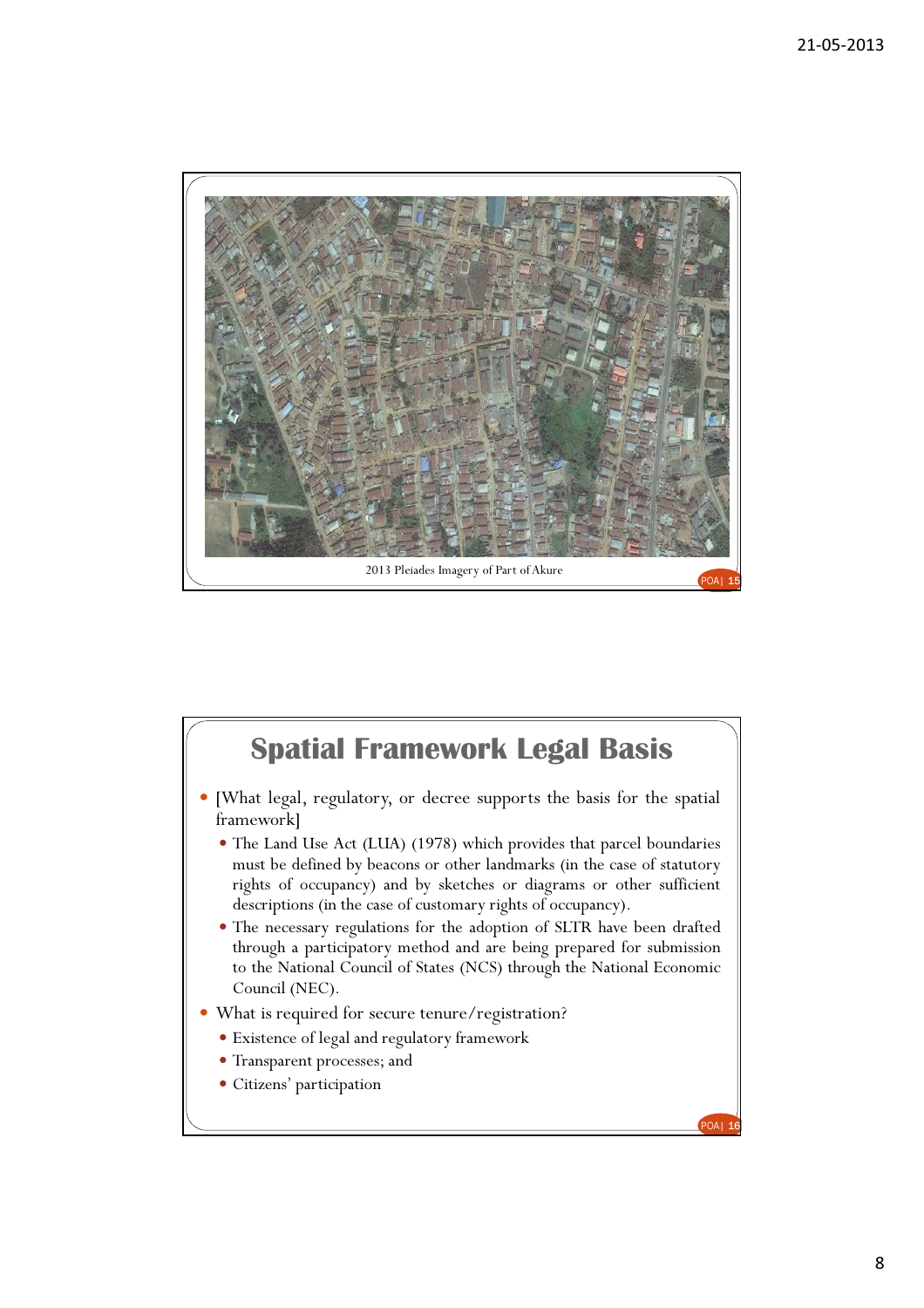



9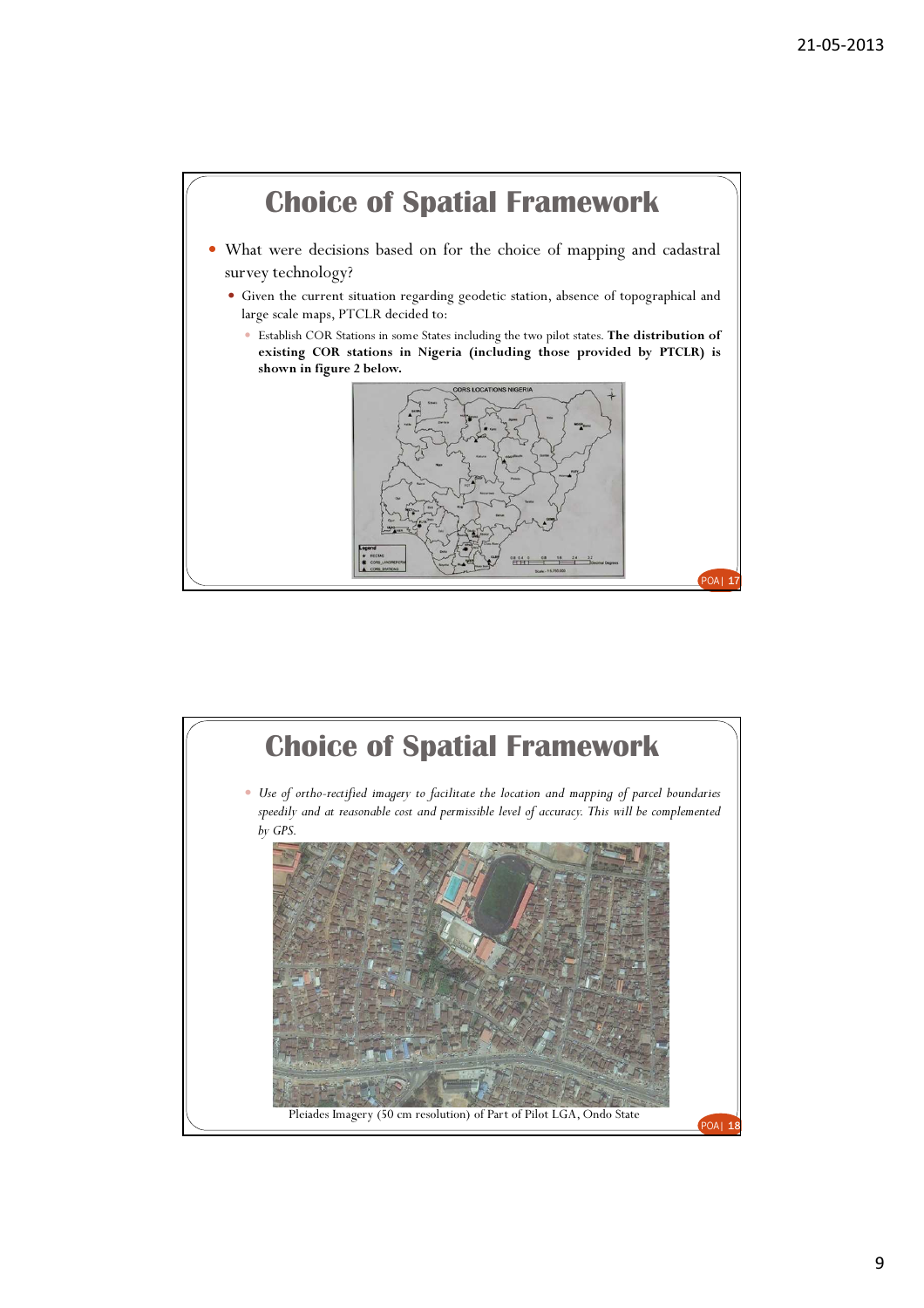



10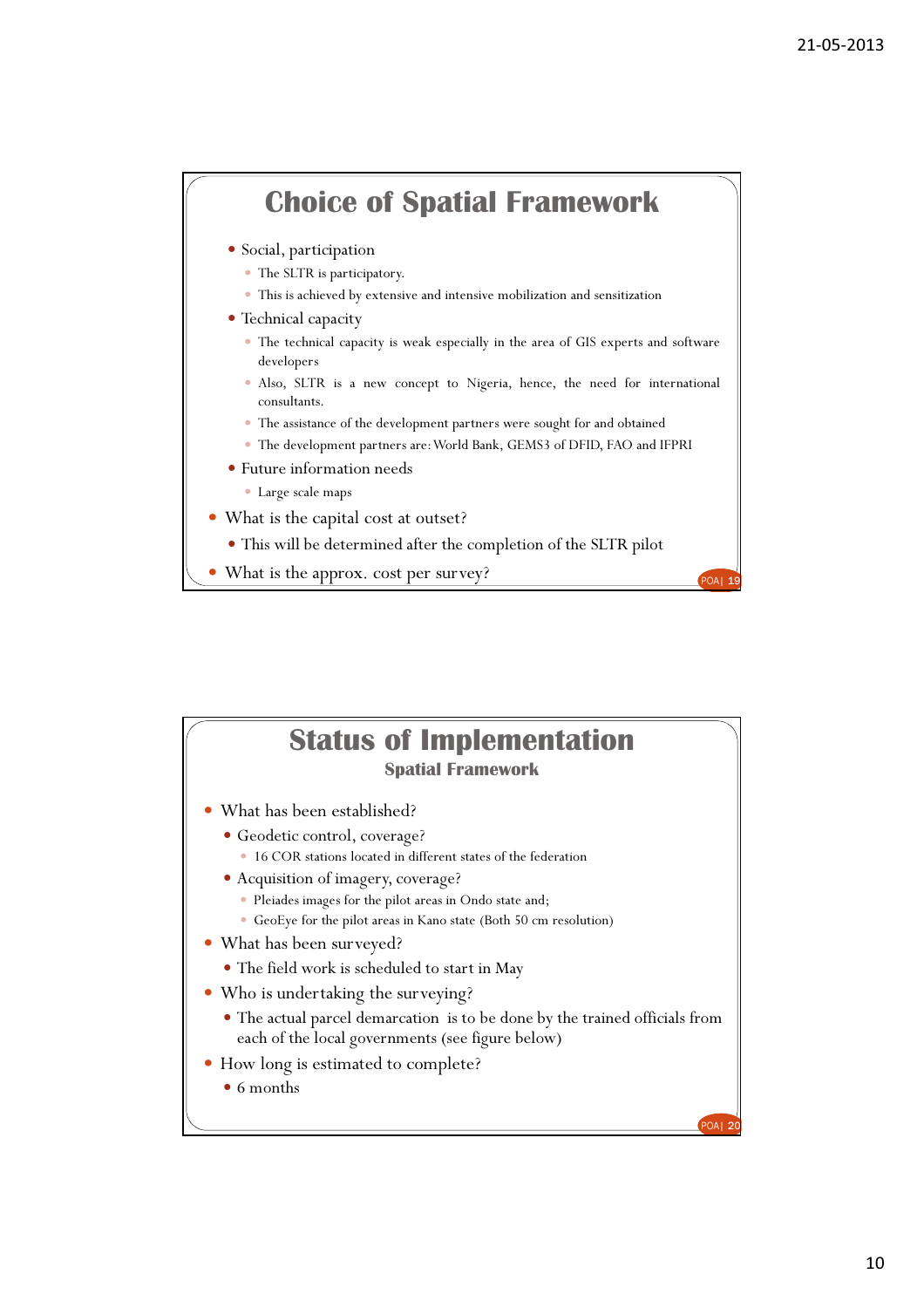